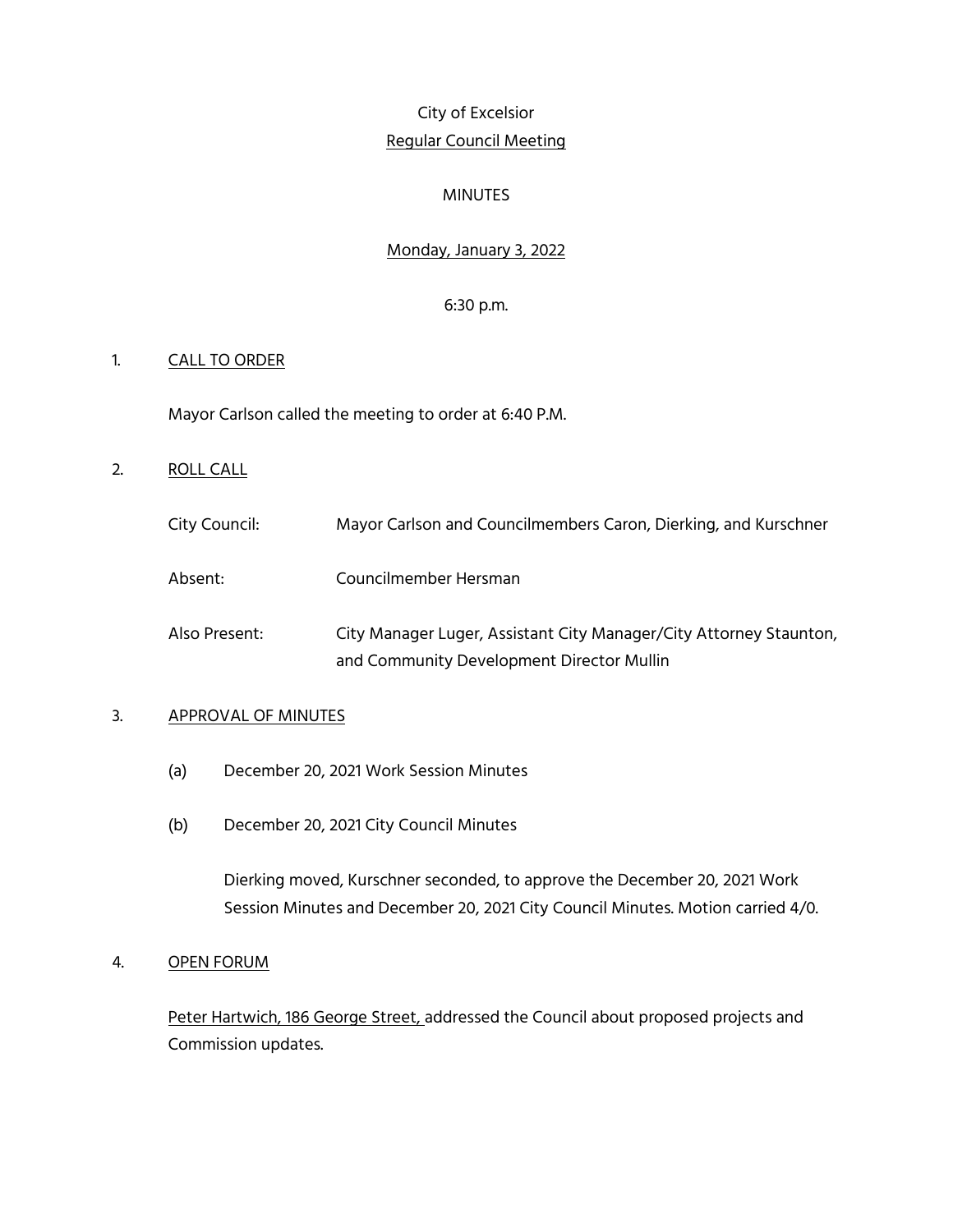Minutes City Council January 3, 2022 Page 2

# 5. CITY COUNCIL COMMUNICATIONS, QUESTIONS, and REPORTS

(a) Excelsior-Lake Minnetonka Chamber of Commerce Update

Tiffany King, Excelsior-Lake Minnetonka Chamber of Commerce, gave an update on 2022 events and hiring of a new events manager.

Councilmember Kurschner gave an update on the Klondike Dog Derby.

## 6. MEET EXCELSIOR

(a) Rachel Houck, Director of the Excelsior-Lake Minnetonka Historical Society

Rachel Houck, Director of the Excelsior-Lake Minnetonka Historical Society, addressed the City Council.

## 7. AGENDA APPROVAL

(a) Meeting Agenda

Dierking moved, Caron seconded, to approve the January 3, 2022 Meeting agenda with addition of Items 8(i) and 14(b) and continuation of Items 9(a) and 9(b) to the January 18, 2022 City Council meeting. Motion carried 4/0.

(b) Consent Agenda

Caron moved, Dierking seconded, to approve the January 3, 2022 Consent Agenda. Motion carried 4/0.

1. November Financials

Action – Approved November Financials.

2. Designate Official Newspaper

Action – Designated the Excelsior/Shorewood Sun-Sailor as the official newspaper for 2022.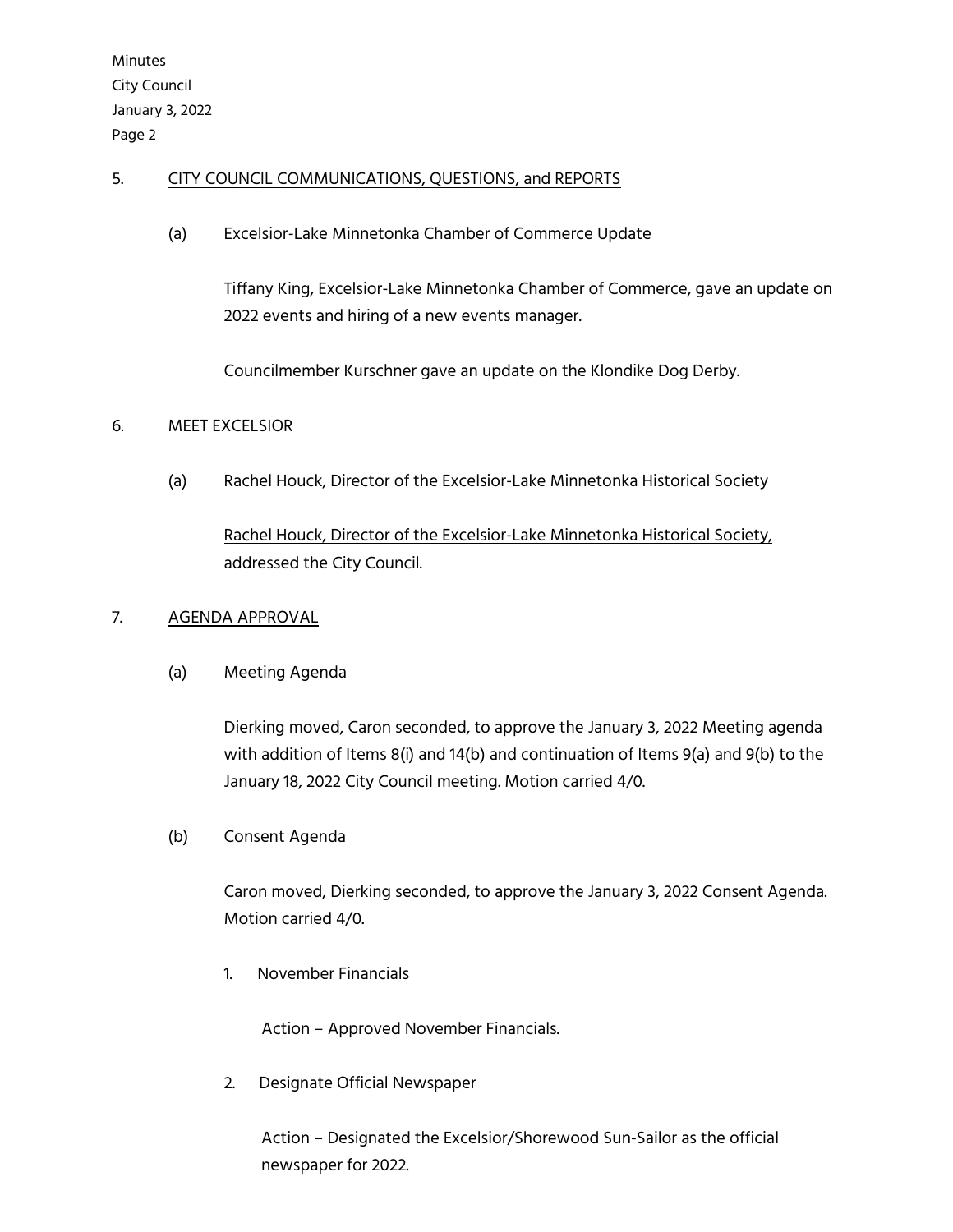Minutes City Council January 3, 2022 Page 3

3. Approve Official Depositories and Securities Pledged as Collateral

Action – Adopted Resolution 2022-01 – Resolution of the City of Excelsior City Council Approving Official Depositories and Approving the Selection of Collateral and Its Safekeeping Entity.

4. Appointment of Assistant Weed Inspector

Action – Appointed Tim Amundsen, Public Works Superintendent, as the Assistant Weed Inspector for 2022.

5. Designate Responsible Authority and Compliance Officer for Administering Data Privacy Requests

Action – Appointed the City Clerk as the Responsible Authority and the City Attorney as the Compliance Officer for data privacy requests.

6. Closing of City Hall on January 26, 2022 for Clean-up Day

Action - Authorized staff to close City Hall on Wednesday, January 26<sup>th</sup> for a Clean-Up Day.

7. Motion to allow Dock Fund transfer to Park Capital Improvement Fund

Action – Approved the transfer of \$100,000 from the Dock Fund to the Park Capital Improvement Fund.

## 8. ANNUAL ACTIVITIES

(a) Choose Acting Mayor

Dierking moved, Kurschner seconded, to appoint Councilmember Caron to serve as the Acting Mayor for calendar year 2022. Motion carried 4/0.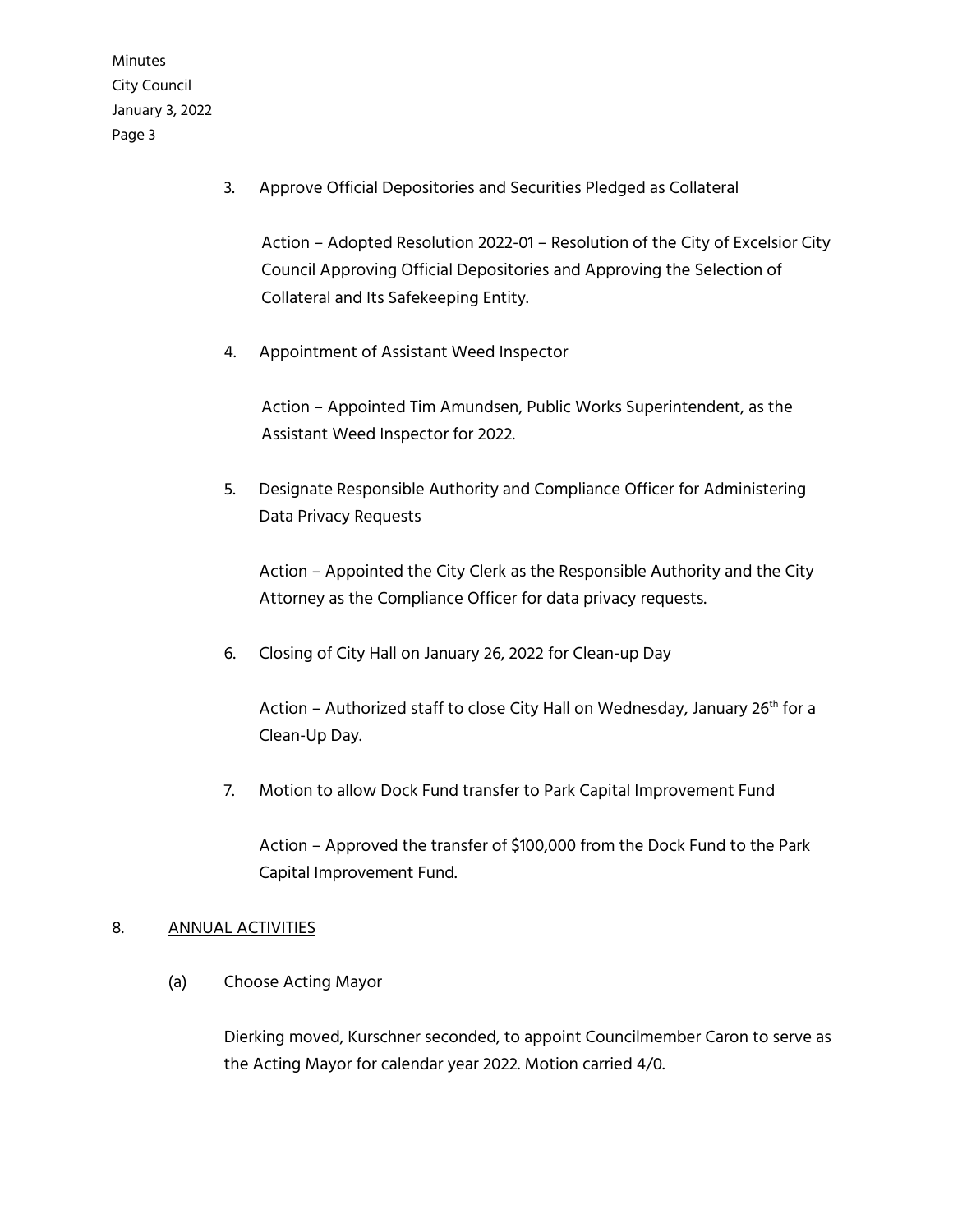Minutes City Council January 3, 2022 Page 4

#### (b) City Council Meeting Dates

Kurschner moved, Caron seconded, to move the scheduled January  $17<sup>th</sup>$  meeting to January 18<sup>th</sup>, to move the scheduled February 21<sup>st</sup> meeting to February 22<sup>nd</sup>, to move the scheduled July  $4<sup>th</sup>$  meeting to July 1<sup>th</sup>, and to move the scheduled September 5<sup>th</sup> meeting to September 6<sup>th</sup>. Motion carried 4/0.

(c) Appointments to Lake Minnetonka Communications Commission

Caron moved, Dierking seconded, to appoint Councilmember Kurschner to the Lake Minnetonka Communication Commission for 2022. Motion carried 4/0.

(d) Appointment of Alternate to SLMPD Coordinating Committee

Dierking moved, Kurschner seconded, to appoint Councilmember Caron to serve as the City's 2022 alternate on the SLMPD Coordinating Committee. Motion carried 4/0.

(e) Appointment of Representative and Alternate to Excelsior Fire District Board

Caron moved, Kurschner seconded, to appoint Councilmember Dierking to serve as the City's representative on the Excelsior Fire District Board of Directors and Councilmember Kurschner to serve as alternate. Motion carried 4/0.

(f) Appointment of Representative to St. Alban's Bay Bridge Committee

Kurschner moved, Dierking seconded, to appoint Mayor Carlson to work on the St. Alban' Bay Bridge with the City of Greenwood and Councilmember Caron to serve as alternate. Motion carried 4/0.

(g) Appointment of Liaison to Community for The Commons

Dierking moved, Kurschner seconded, to appoint Councilmember Caron and Councilmember Hersman to serve as liaisons to Community for the Commons for 2022. Motion carried 4/0.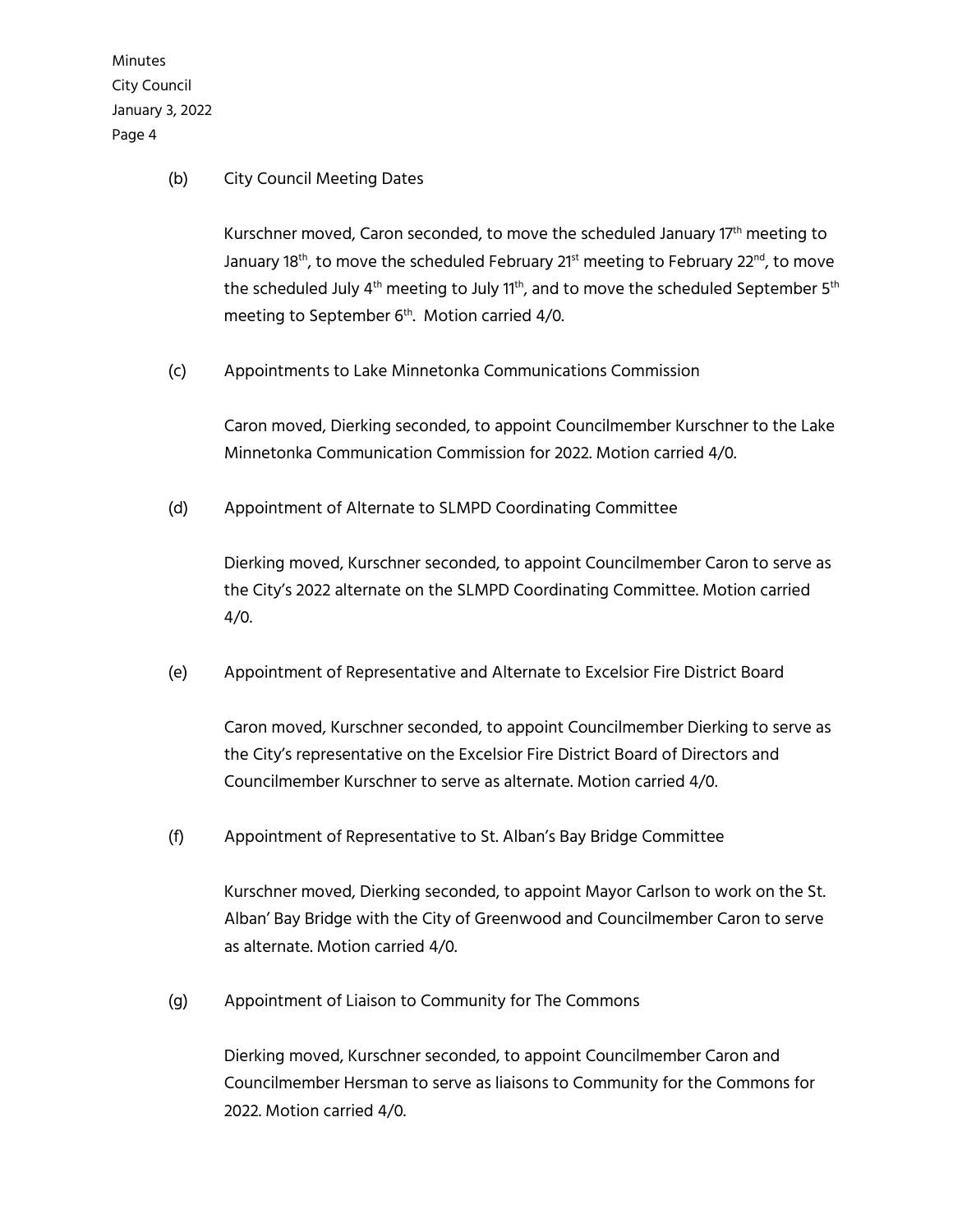Minutes City Council January 3, 2022 Page 5

(h) Review City Council By-Laws

Kurschner moved, Dierking seconded, to continue to operate under the present By-Laws. Motion carried 4/0.

(i) Cemetery Committee

Kurschner moved, Dierking seconded, to create the cemetery committee, appoint Mayor Carlson to the committee, and provide staff with direction to gather additional members for future polling. Motion carried 4/0.

## 9. PUBLIC HEARINGS

(a) 435 Water Street Huntington Bank Conditional Use Permit Application

Action – Continued to the January 18, 2022 City Council Meeting.

(b) 481 Second Street Lakeshore Market Sign Variance Application

Action – Continued to the January 18, 2022 City Council Meeting.

## 10. PETITIONS, REQUESTS and COMMUNICATIONS

(a) Concession Building/Plaza Design Development Plans

Caron moved, Kurschner seconded, to approve the design development plans for the concession building/plaza and authorize the PAC to proceed with the preparation of construction drawings and direction as provided to staff. Motion carried 4/0.

(b) 339 Third Street Proposals

The Council provided staff with direction.

#### 11. ORDINANCES and RESOLUTIONS

(a) None